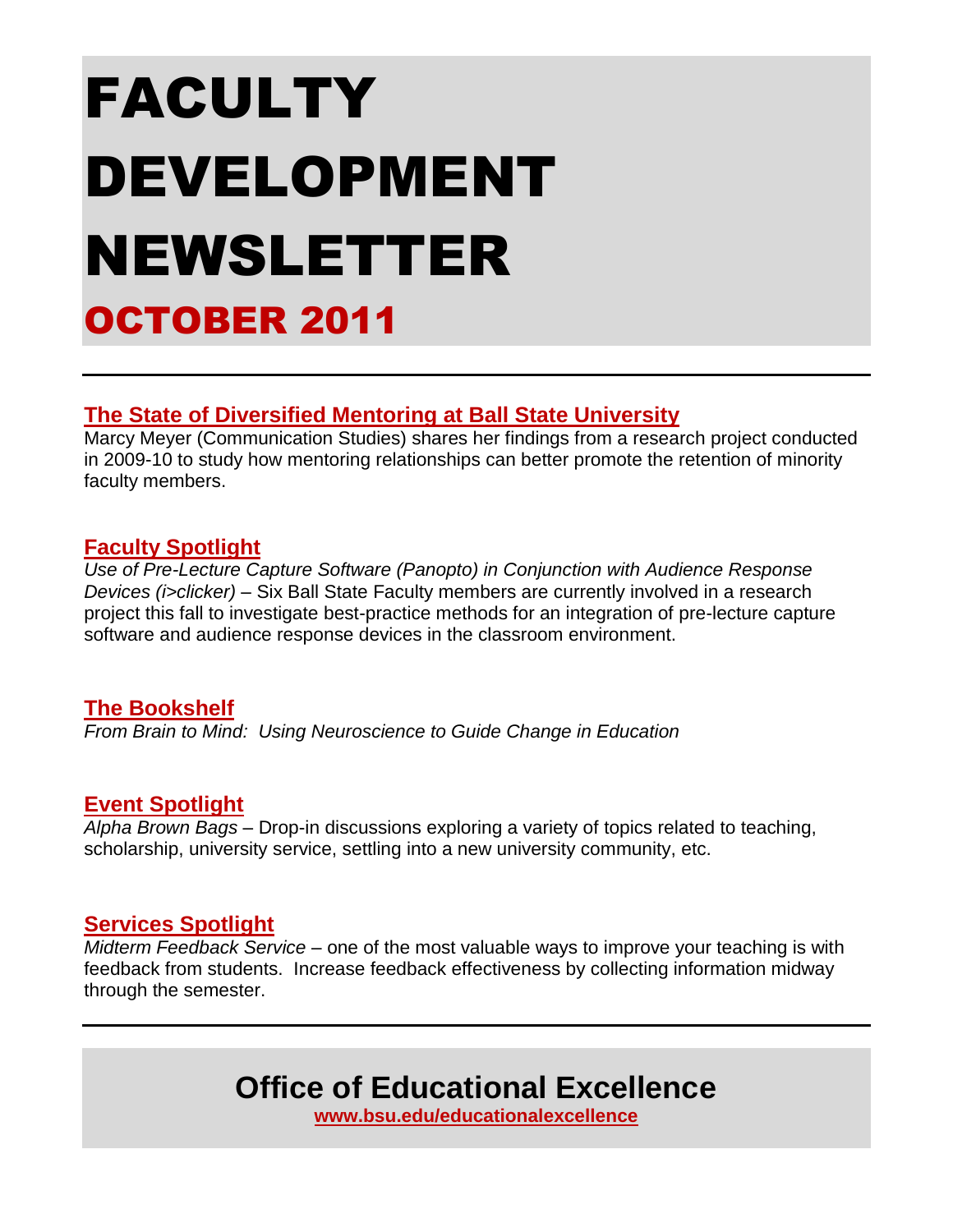# <span id="page-1-0"></span>**The State of Diversified Mentoring Relationships at Ball State University**

### Marcy Meyer

Associate Professor of Communication Studies

Currently, Ball State University (BSU) is engaged in a strategic planning process that has four goals related to learning, scholarship, engagement, and community. According to the university website, one of the community-related objectives is to "increase the diversity" of student, staff, and faculty populations and enhance the climate supporting diversity." Toward this end, the university has a stated goal to increase faculty diversity to 15 percent and staff diversity to 9.5 percent by 2012. Recently, the university's diversity committee has identified mentoring as one means by which the university can retain underrepresented minority faculty members.



In 2009-2010, I conducted a research project about diversified mentoring relationships at BSU. My goal was to understand how mentoring relationships can better promote the retention of minority faculty members. A content analysis of 21 semi-structured interviews with minority faculty members and professional personnel revealed a number of important findings about the quality of diversified mentoring relationships at BSU.

Roughly half of the respondents had participated in formal mentoring relationships, in which they were paired with a senior colleague or supervisor. One third of those who were formally mentored characterized the quality of the mentoring that they received as good or excellent; the other two thirds described their mentoring experiences as marginal or dysfunctional. Good mentors were those who helped their mentees by providing them with social, informational, and career-related support. Marginal mentors were those who met with their mentees only once or twice and did not actively seek them out or help them in any meaningful way. Dysfunctional mentors were those who gave poor advice or failed to offer support to their mentees when it was needed.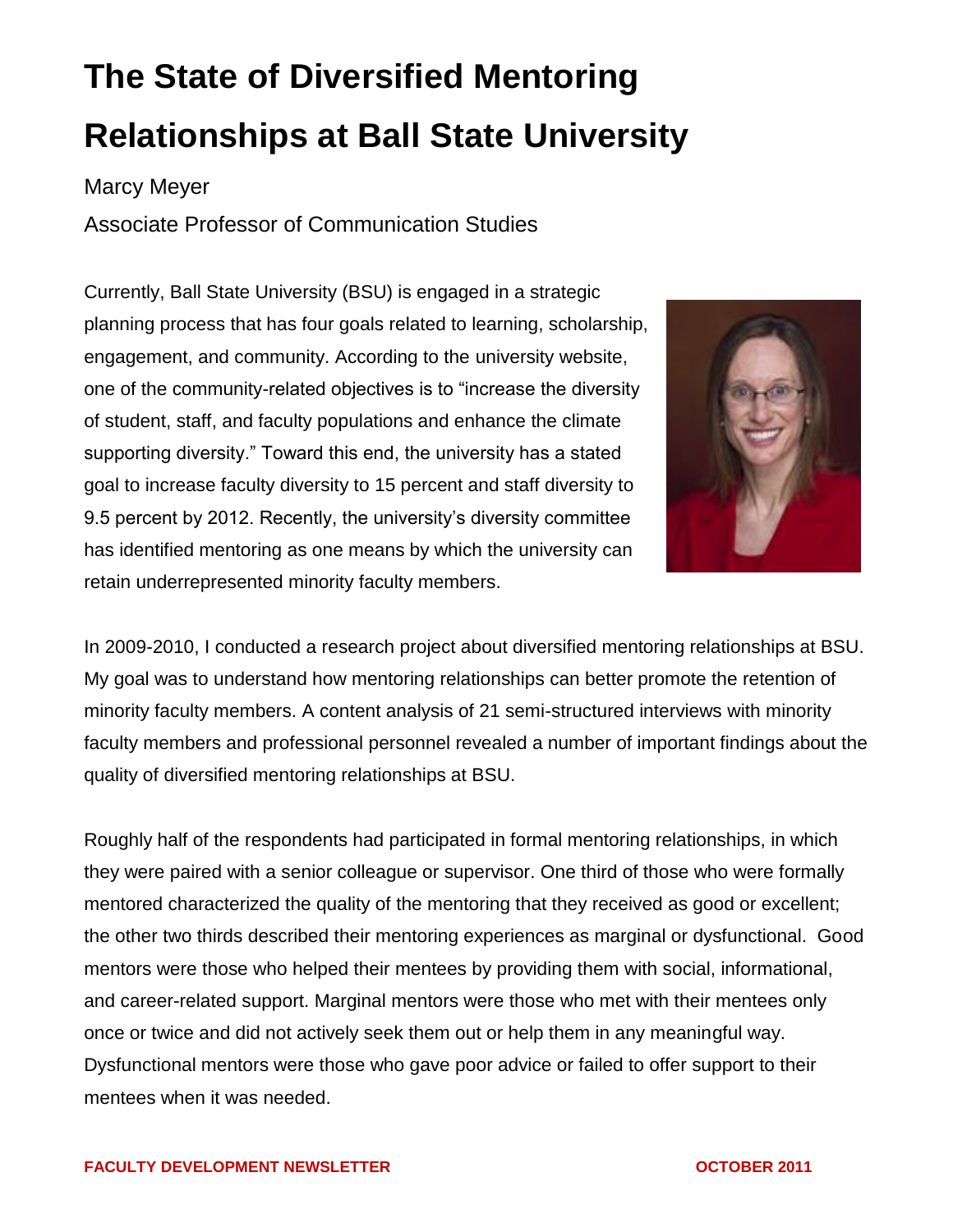Respondents generated some helpful recommendations for mentors in order to improve the quality of diversified mentoring relationships at Ball State. In general, respondents' advice to mentors fell into three general categories: advice about mentoring relationships; advice about work-related issues; and advice about socialization issues. First, mentors were urged not to make assumptions about what mentees needed. Instead, they were encouraged to ask mentees what they needed, listen to their needs, validate their experiences, let mentees know that they were available, and take the time to really get to know their mentees. Second, mentors were advised to clarify departmental expectations related to promotion and tenure, give mentees honest feedback about their progress, and serve as advocates for their mentees. Third, mentors were encouraged to understand their mentees' need to connect with similar others and to offer to introduce their mentees to diverse others in the community.

View a **[recording](http://dvisweb1.bsu.edu/media/bsu/Educational_Excellence/The_State_of_Diversified_Mentoring_Relationships/)** of the April 2011 presentation in which research findings were discussed followed by a panel discussion in which diversified mentoring dyads reflected on issues raised. Presenter: Marcy Meyer (Communication Studies) Panelists: Bryan Byers (Criminal Justice and Criminology), Joseph Misiewicz (Telecommunications), Kiesha Warren-Gordon (Criminal Justice and Criminology), Maria Williams-Hawkins (Telecommunications) Moderator: Chin-Sook Pak (Modern Languages and Classics)

### <span id="page-2-0"></span>**EVENT SPOTLIGHT**

### **Alpha Brown Bags**

Alpha Brown Bags provide new faculty members ("Alphas") with a comfortable environment within which to explore a variety of topics related to teaching, scholarship, university service, settling into a new community, etc. These discussions are facilitated by OEE staff as well as experienced faculty members who can help you understand these issues within the context of Ball State University and point you to other resources as needed. All new faculty are encouraged to attend.

Sessions will meet semi-monthly throughout the fall semester rotating between breakfast and lunch timeframes. The locations provide the opportunity for participants to either purchase a meal or bring something from home.

**FACULTY DEVELOPMENT NEWSLETTER OCTOBER 2011**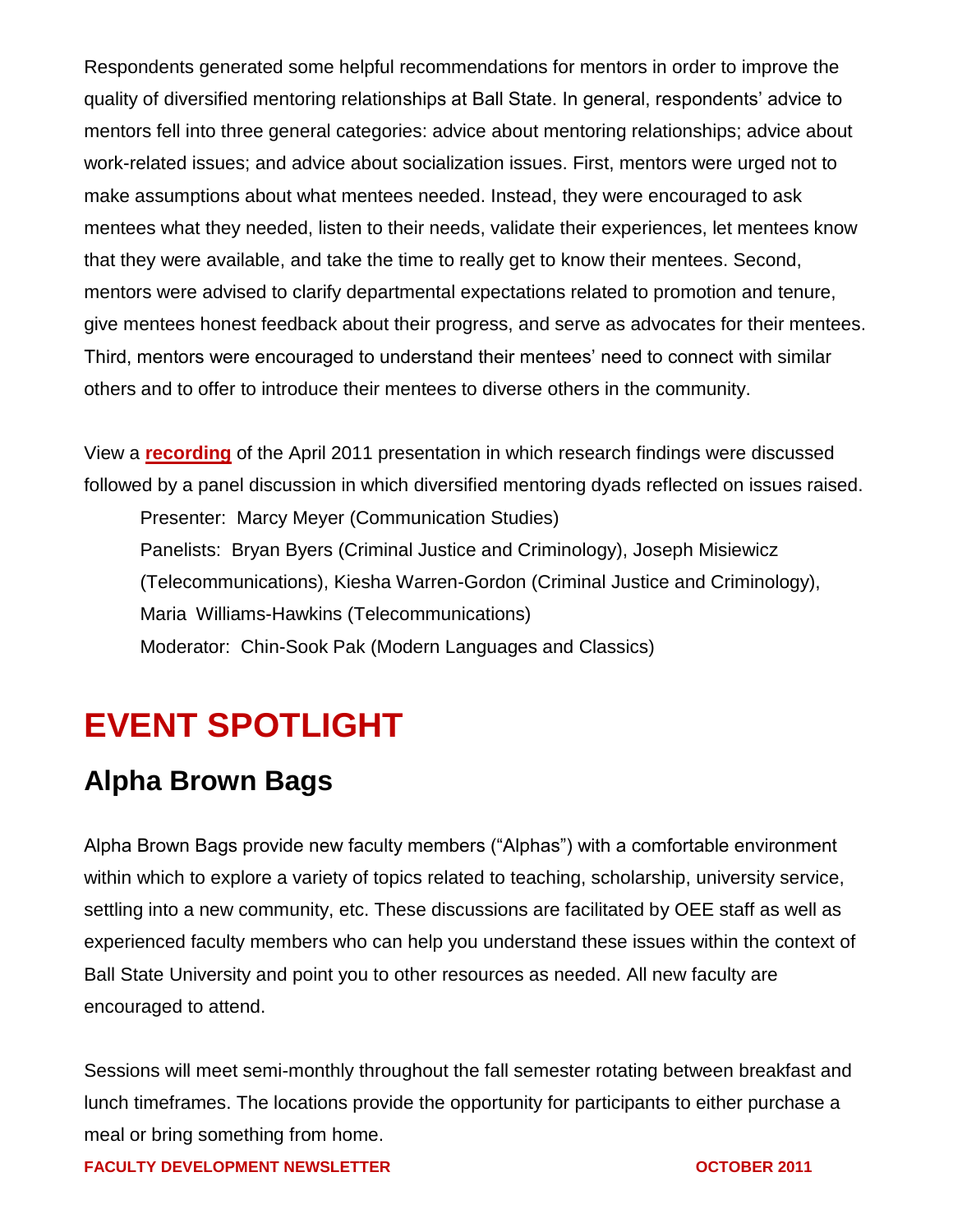#### Schedule for Fall 2011:

Brown Bag Sessions will be held in **AJ Studio room** (located on the northeast end of the Atrium area of the Art and Journalism Building).

**Breakfast: 7:30-9:00 am, 1st Wednesday of each month**  Sept 7th, Oct 5th, Nov 2nd, Dec 7th

**Lunch: 1:00-2:30 pm, 3rd Tuesday of each month**  Sept 20th, Oct 18th, Nov 15th

# <span id="page-3-0"></span>**FACULTY SPOTLIGHT**

## **Use of Pre-Lecture Capture Software (Panopto) in Conjunction with Audience Response Devices (i>clicker)**

Joshua Gruver, Assistant Professor Natural Resources and Environmental Management

Jerome Kotecki Physiology and Health Science

David Largent, Instructor Computer Science

Angela Nickoli, Assistant Professor Criminal Justice and Criminology

Tyler Smith, Assistant Professor Theatre and Dance

**FACULTY DEVELOPMENT NEWSLETTER OCTOBER 2011** Jennifer Young, Instructor Family and Consumer Sciences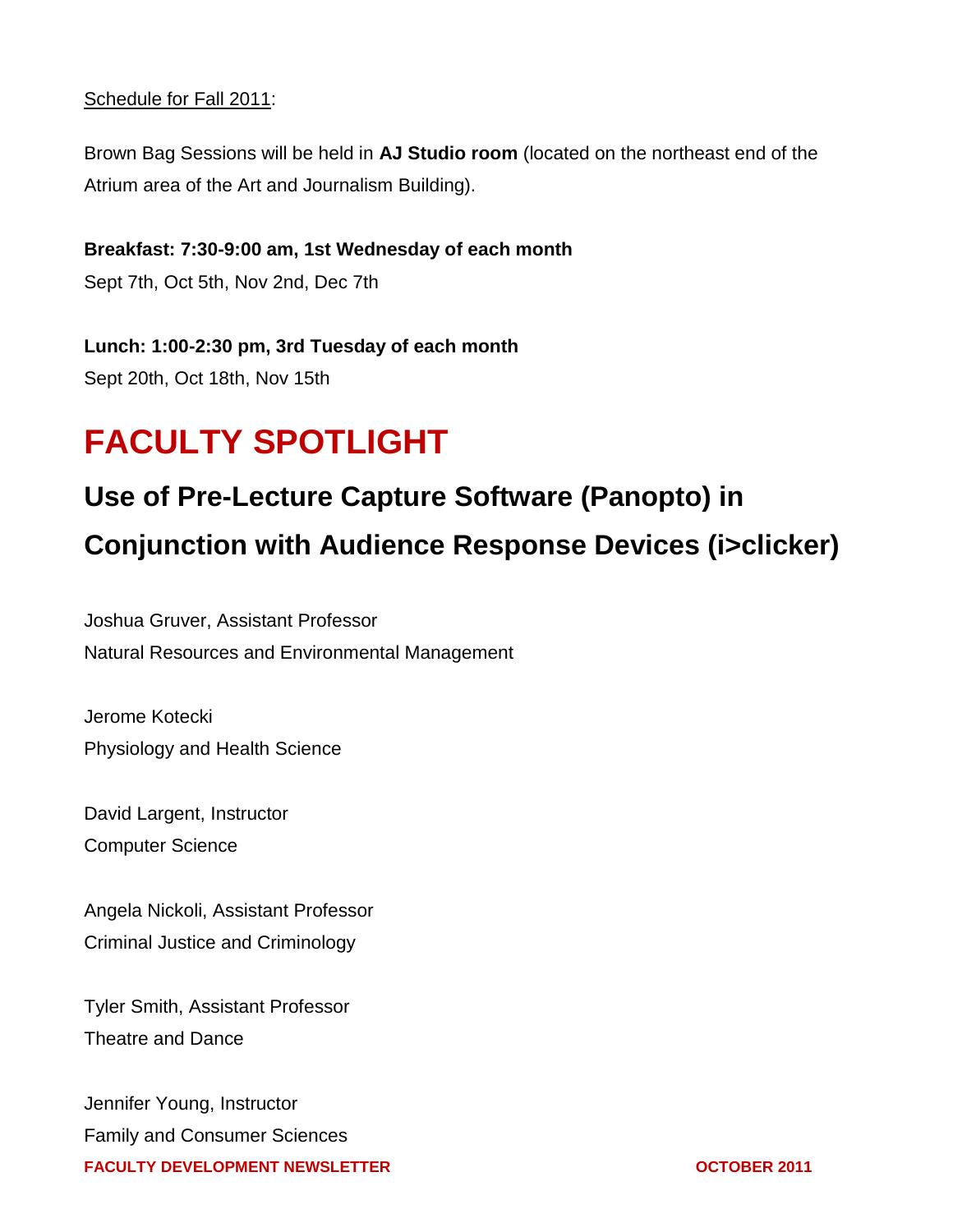With the support of the Office of Educational Excellence (OEE) and the Office of Academic Assessment and Institutional Research (AAIR), six faculty members from three colleges are participating in a study this fall with the purpose to discover and develop best-practice methods for an integration of pre-lecture capture software and audience response devices (clickers) in the classroom environment.

The faculty members pre-record class content via a webcam that, in semesters past, has been part of the typical lecture format and students are instructed to view the video prior to attending class. At the beginning of the next class, clicker quiz questions are given to assess the comprehension of the material covered in the pre-recorded lecture.

This study focuses on several issues regarding the instructional possibilities as a result of using these tools.

- 1. What methodologies are best-practice for pre-lecture capture recordings? The device allows for the recording of PowerPoint presentations, live video and audio, and screen capture video. What combination or balance of these elements yields the most positive impact on student learning?
- 2. In what way will the clicker quizzes best reinforce and assess that learning? What types of questions are most useful to ask students about the recorded lectures they watch before class?
- 3. On what specific areas of classroom performance might this combination have the greatest impact—objective questions, abstract topics, in-class discussion, writing?

It is the opinion of the investigators that the combination of the audience response devices and pre-lecture capture system offers the potential to vastly improve teaching methods, student participation, and assessment of student learning. Preliminary results will be available in early spring 2012 with a formal white paper following in late spring/early summer 2012.

**[Back to top](#page-0-0)**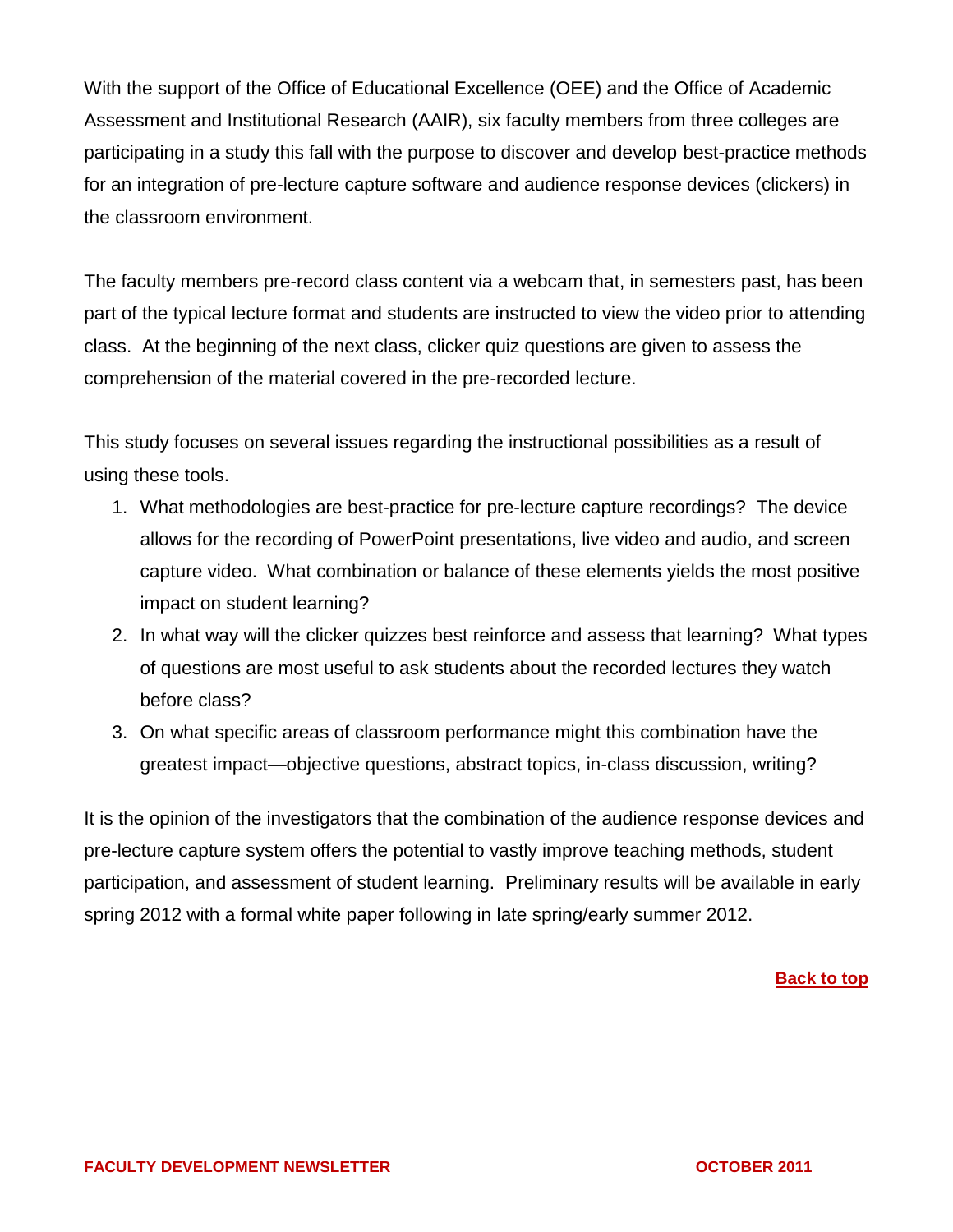# <span id="page-5-0"></span>**THE BOOKSHELF**

# *From Brain to Mind: Using Neuroscience to Guide Change in Education*

Zull, James E. *From Brain to Mind: Using Neuroscience to Guide Change in Education*. Sterling, VA: Stylus Publishing, 2011.

**"It is the capacity of the brain to organize and change itself through experience that leads to development of the mind. By sensing, recording, and reproducing our experiences, the brain gains the capacity to think,** 

**decide, and act. It makes itself into a mind." (p. 10)**

With his knack for making science intelligible for the layman, and his ability to illuminate scientific concepts through analogy and reference to personal experience, James Zull offers the reader an engrossing and coherent introduction to what neuroscience can tell us about cognitive development through experience, and its implications for education.



Stating that educational change is underway and that the time is ripe to recognize that "the primary objective of education is to understand human learning" and that "all other objectives depend on achieving this understanding", James Zull challenges the reader to focus on this purpose, first for her or himself, and then for those for whose learning they are responsible.

The book is addressed to all learners and educators – to the reader as self-educator embarked on the journey of lifelong learning, to the reader as parent, and to readers who are educators in schools or university settings, as well as mentors and trainers in the workplace.

**FACULTY DEVELOPMENT NEWSLETTER OCTOBER 2011** In this work, James Zull presents cognitive development as a journey taken by the brain, from an organ of organized cells, blood vessels, and chemicals at birth, through its shaping by experience and environment into potentially to the most powerful and exquisite force in the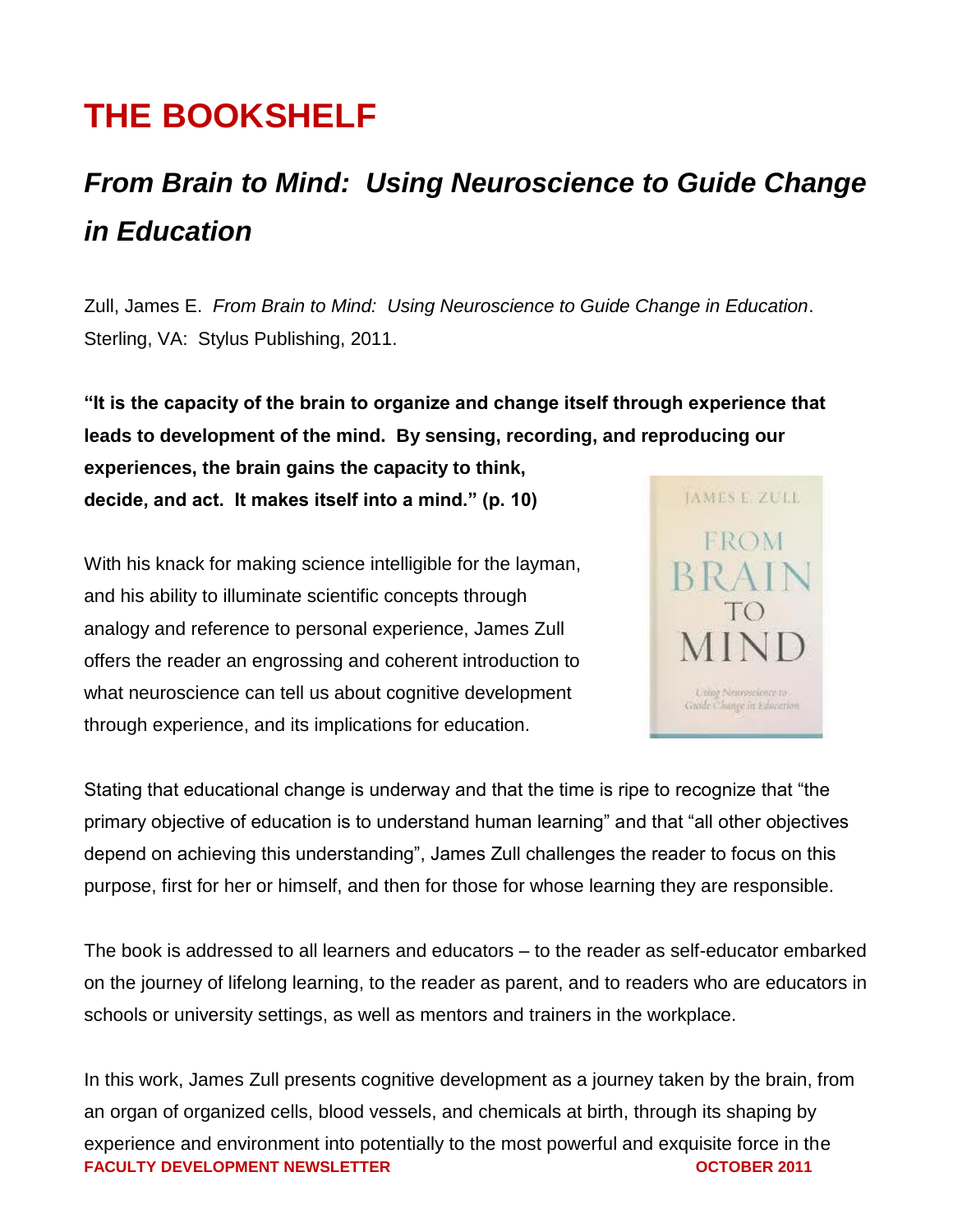universe, the human mind.

Zull begins his journey with sensory-motor learning, and how that leads to discovery, and discovery to emotion. He then describes how deeper learning develops, how symbolic systems such as language and numbers emerge as tools for thought, how memory builds a knowledge base, and how memory is then used to create ideas and solve problems. Along the way he prompts us to think of new ways to shape educational experiences from early in life through adulthood, informed by the insight that metacognition lies at the root of all learning.

At a time when we can expect to change jobs and careers frequently during our lifetime, when technology is changing society at break-neck speed, and we have instant access to almost infinite information and opinion, he argues that self-knowledge, awareness of how and why we think as we do, and the ability to adapt and learn, are critical to our survival as individuals; and that the transformation of education, in the light of all this and what neuroscience can tell us, is a key element in future development of healthy and productive societies.

#### [from styluspub.com](http://www.styluspub.com/)

**[Back to top](#page-0-0)**

### <span id="page-6-0"></span>**SERVICES SPOTLIGHT**

### **Midterm Feedback**

One of the most valuable ways to improve our teaching is with feedback from our students, but waiting until the end of the semester reduces its effectiveness. The Office of Educational Excellence (OEE) is available to help you collect timely and valuable information from your students midway through the semester. This service is offered in two formats—facilitated or as an online survey through inQsit or Blackboard.

### **Facilitated**

In this format, an OEE staff member acts as a facilitator and leads a structured discussion in your class to gather feedback from your students. While you have to give up a class period (at least 45 minutes), you will gain valuable feedback on your teaching while there is plenty of time in the semester to make adjustments to the course. This process is meant to help you improve your teaching, not to serve as an evaluation tool, so the results are confidential—we don't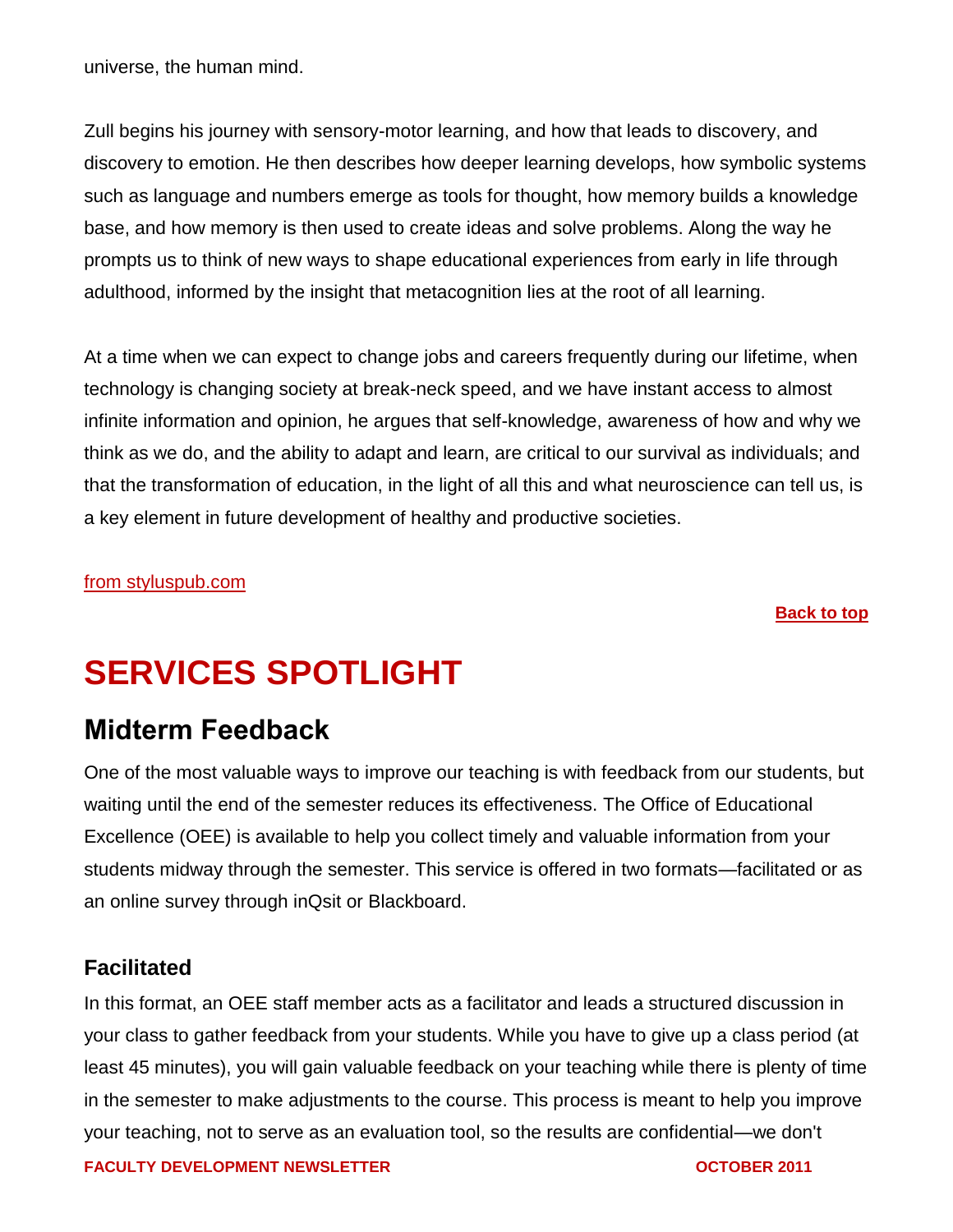report them to anyone but you.

Students respond well to this model since it allows them to openly discuss how the class is going, feeling comfortable with the anonymity of the process and the prospect for positive change in the class. Because the discussion is structured and facilitated, it turns complaints into constructive recommendations. What it takes from you is an openness to student suggestions, as well as a willingness to discuss the results with them afterwards.

Here's how it works:

### **Initial Meeting**

You'll meet with a facilitator (typically an OEE staff member) to discuss what kind of feedback you want from your students—certain aspects of your teaching, specific assignments, personal concerns, etc. We'll discuss the procedure and set up a date for the in-class discussion.

### **In-Class Discussion**

On the day of the discussion, you'll briefly introduce the activity and the facilitator, and then you'll leave the room. The facilitator will break the class into small groups of 4-5 students and ask them to write individually for a few moments on the questions below. Then the groups will discuss their comments and decide on their top 2-3 answers for each question. Finally, each group will report out to the larger class and the facilitator will help the class decide on the top 3-5 answers to each question. The questions can vary, depending on the initial meeting, but typically follow this pattern:

- What about the class best helps you learn?
- What changes could the instructor make to improve your learning?
- What could you as a student do to improve the class?
- Other questions as determined in the initial meeting.

### **Report Writing and Results Meeting**

**FACULTY DEVELOPMENT NEWSLETTER OCTOBER 2011** After the facilitator gathers written and oral comments, he or she will prepare a short written report for you that highlights the results of the discussion, the student recommendations, and any other issues that arose during the class session (e.g. significant points of disagreement, etc.). You will then meet with the facilitator to discuss the report and possible actions or changes you might consider.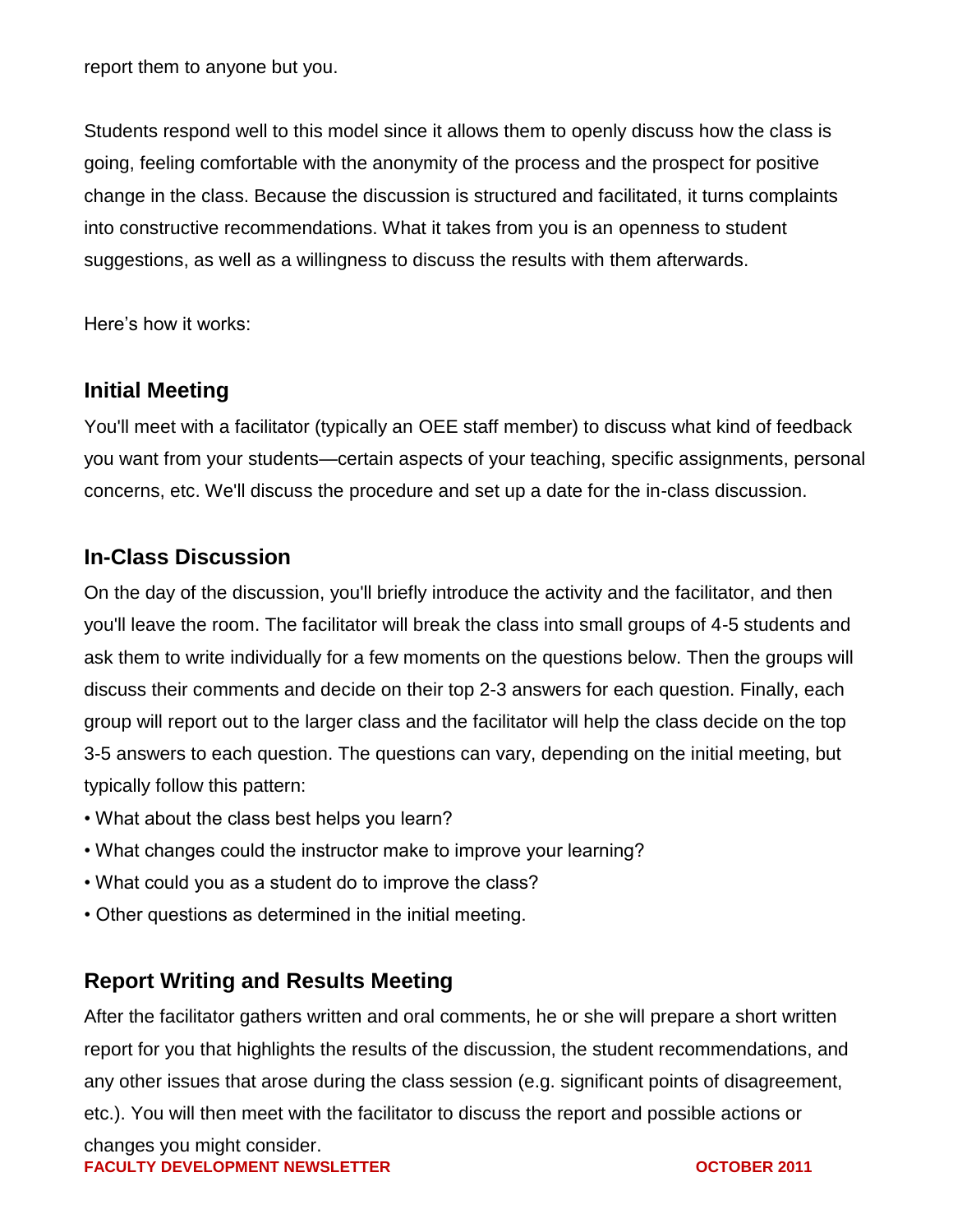### **Follow-Up Class Discussion**

After you have time to digest the report and consider changes—hopefully within a few days you should discuss the results with your class. Most teachers will go through the list and talk about what changes they are willing to make, and what changes they cannot or will not make… and why. That honest discussion is key to keeping the process open and productive.

Please note the following guidelines:

• We will offer this service during weeks six through ten of each semester; moving it any later makes meaningful changes more difficult.

• We expect that you will be able to meet with your facilitator within a week of the in-class session.

• We ask that you gather feedback on only one class per semester; our resources are limited, and so is your ability to adjust your teaching mid-semester without feeling overwhelmed. If you are interested in having us help you with this type of midterm feedback, please contact us [\(email](mailto:kjacobikarna@bsu.edu) or call 5-1763) to schedule an initial meeting. If your department wishes to facilitate these sorts of activities on your own, we are happy to meet with you to discuss the procedure in more depth, and to share the materials we use.

### **Online Survey through inQsit or Blackboard**

You can create a survey for your class to complete online through inQsit or Blackboard. While this format does not allow for a facilitator to assist students in thinking constructively, nor does it allow students to discuss the topic and hear what peers have to say, it does allow you to obtain feedback without taking class time to do so.

Information for creating your own online midterm feedback survey is available through our office:

- Midterm Feedback Online Survey Timeframe, Sample Questions, & Follow-Up
- Directions for creating a Midterm Feedback Survey through Blackboard
- Directions for creating a Midterm Feedback Survey through inQsit
- An example of a Midterm Feedback Survey through inQsit

Contact [Kathleen Jacobi-Karna](mailto:kjacobikarna@bsu.edu) if you are interested in information to create your own Midterm Feedback Survey online.